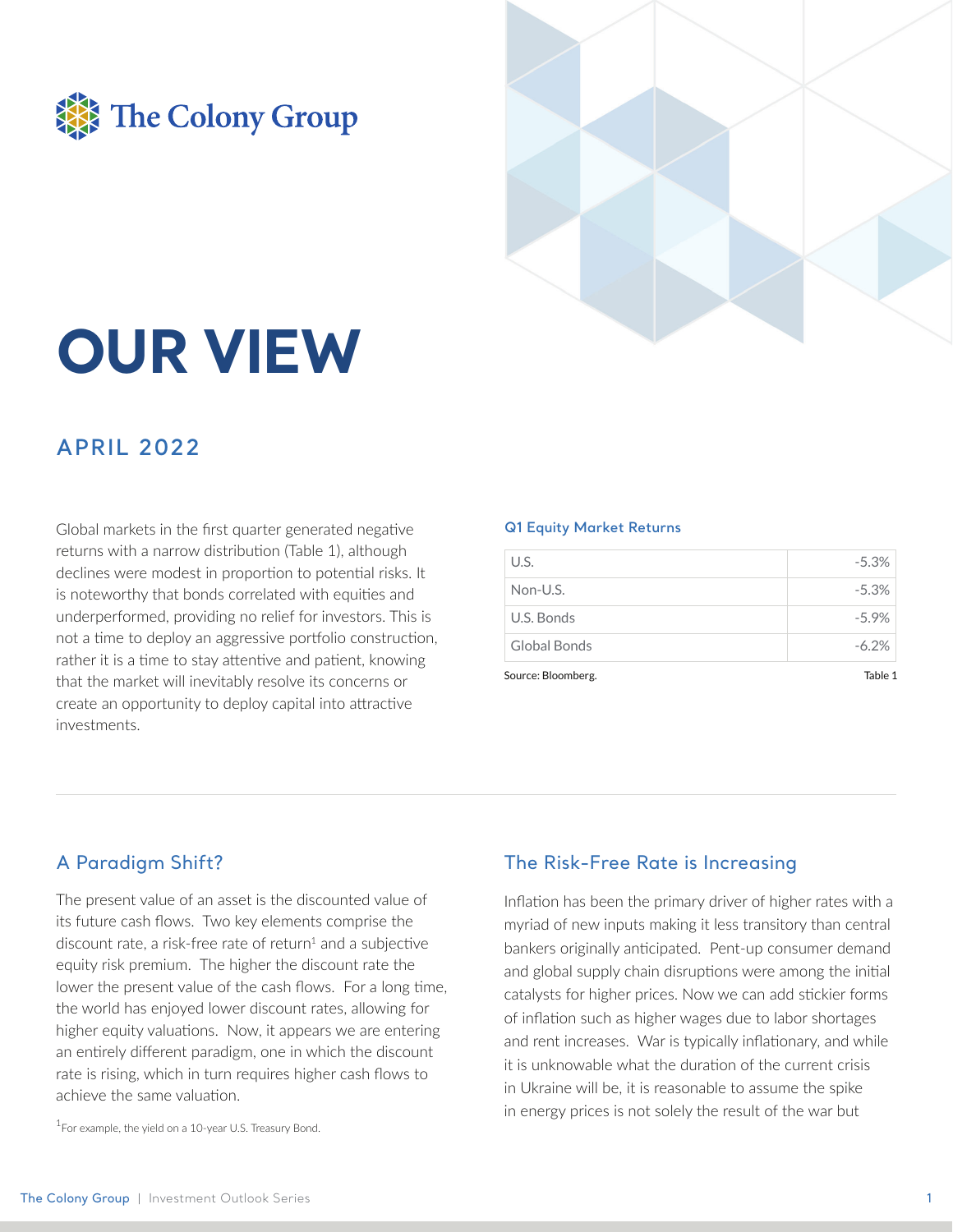



primarily the result of years of underinvestment in oil and gas production.

Two further complications are the increase in geo-political polarization, which may lead to resource nationalism around the supply of important commodities such as oil and gas, fertilizers, agriculture, rare earth, and industrial minerals to favored "alliance" states. As well as a growing shift toward de-globalization, which began several years ago and appears to be accelerating as re-shoring of industry, manufacturing, and supply chains gains popular and political support. Since the great financial crisis we have lived in a world where deflation was the primary concern. This no longer appears to be the case. In the U.S. we are at the end of quantitative easing  $(QE)$  and heading toward quantitative tightening (QT). Yields across the curve are increasing and it may be one of the most impactful changes on asset pricing we have seen in recent memory.

#### Equity Risk-Premiums are Elevated

There is a subjective element to equity risk premiums as investors calculate what return they require to invest their hard-earned capital. However, new to the equation is the Russia-Ukraine War, and the global ramifications of drawing other countries directly into the conflict. Warfare is no longer solely a physical confrontation. In response to Russia's aggression the U.S. has essentially "weaponized" the U.S. Dollar, freezing accounts, not just of the Russian Government so that it cannot access its foreign reserves, but also of private citizens with known Russian government affiliations. None of this is lost on the rest of the world which may now consider diversifying away from the world's dominant reserve currency. Ultimately, the impact could be meaningful and lasting, including the selling of U.S. Treasuries by foreign government to diversify their holdings, which would raise U.S. bond yields and weaken the U.S. Dollar. The bottom

line is uncertainty has increased, which equates to higher risk premiums and lower valuations.

#### Recession Risks have Risen

Six months ago it was reasonable to assume the global economy was finally emerging from the pandemic as vaccine production increased and workers began to return to their jobs in greater numbers. The ensuing period of time has been tougher than anticipated. The Omicron variant further delayed economic recovery and the Russia-Ukraine war is reminding us of global fragilities. Recession risks and the threat of more modest corporate profits have subsequently increased. In the U.S. the combination of reduced fiscal spending, rising input costs, rising rates and the potential for tighter credit all indicate real and potential headwinds to corporate profits. To be clear, a U.S. recession does not appear imminent, but the risks are increasing and historically recessions equate to negative equity markets (Chart 1).



#### **Max Drawdown during Major Recessions in the U.S.**